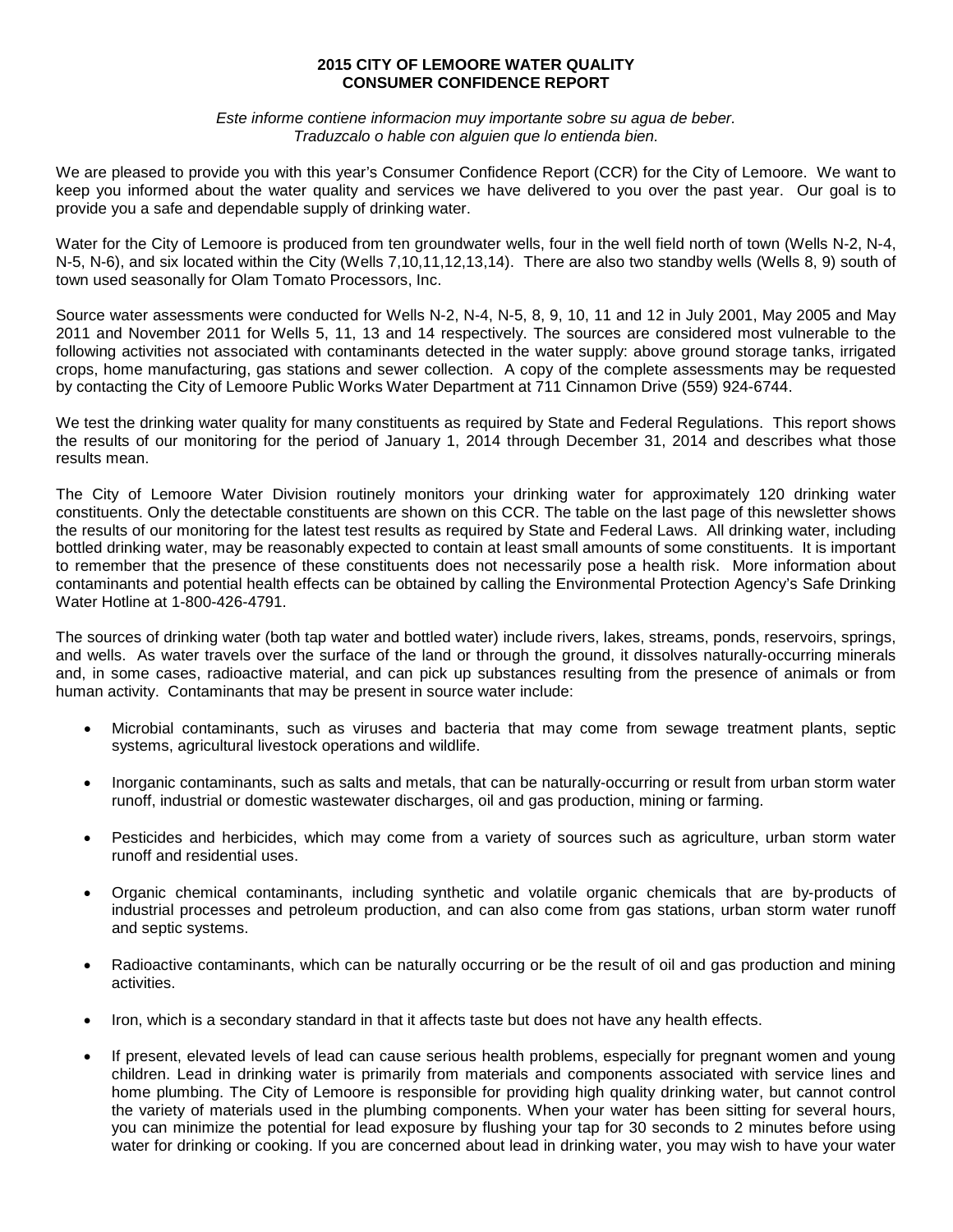tested. Information on lead in drinking water, testing methods, and steps you can take to minimize exposure is available from the safe drinking water hotline or at [http://www.epa.gov/safewater/lead.](http://www.epa.gov/safewater/lead)

In order to ensure that tap water is safe to drink, USEPA and the California Department of Public Health prescribe regulations that limit the amount of certain contaminants in water provided by public water systems. Department regulations also establish limits for contaminants in bottled water that must provide the same protection for public health.

Our water system recently failed a drinking water monitoring requirement. Although **this is not an emergency**, as our customers, you have a right to know what happened, what you should do and what we are doing to correct this situation.

We routinely monitor for the presence of drinking water contaminants. Prior to Oct. 1, 2013, Stage 1 compliance with the total trihalomethane (TTHM) maximum contaminant level (MCL) was based on a running annual average of four sample locations. The MCL for TTHM`s is 0.080 milligrams per liter (mg/L). Testing results prior to Oct. 1, 2013 show that our system exceeds the TTHM MCL. As of Oct. 1, 2013 the Stage 2 Rule went into effect, in which compliance is based on a locational running annual average (LRAA), calculated individually for each sample site. We are continuing to collect new data to determine compliance with the MCL using the LRAA. During this transition period, we remain in violation of the Stage 1 MCL until a Stage 2 MCL compliance determination can be made (Oct. 1, 2014).

### **What should I do?**

### **You do not need to use an alternative (e.g., bottled) water supply.**

This is not an immediate risk. If it had been, you would have been notified immediately. However, some people who drink water containing trihalomethanes in excess of the MCL over many years may experience liver, kidney, or central nervous system problems, and may have an increased risk of getting cancer. If you have other health issues concerning the consumption of this water, you may wish to consult your doctor.

### **What was done?**

The TTHM / HAA5 quarterly monitoring has shown that our water system exceeded the TTHM MCL level of 80 ug/L at one of the four sample sites for the second and third quarter of 2014, which was at 100 and 98 ug/L, also at two of the four sites for the fourth quarter of 2014, which was at 82 and 86 ug/L. The City has undertaken some operational changes to try to reduce the TTHM`s. As the test results come in we will be making the determinations to make a recommendation for changes to the system to correct the TTHM's levels. The City is working to be in compliance as soon as a plan is devised and improvements to our system infrastructure are complete.

The following table is being provided to you in cooperation with the State Department of Public Health. It shows the results of tests on Lemoore's water quality and compares them with established State Standards.

# How to Read the Table

Our water is tested to ensure that it is safe and healthy. The column marked "*COL (City of Lemoore) Level Detected*" shows the average test results for the latest test performed for each contaminant. Sources of likely contaminant show where this substance usually originates. "*Year Tested*" is the latest test results available as some of the testing is done on three-year and five-year rotations.

We are proud that our drinking water meets or exceeds all Federal and State Requirements. We have learned through our monitoring and testing that some constituents have been detected. The EPA has determined that your water IS SAFE at these levels.

**Additional Contaminants Monitored**: Data reported in this table only includes regulated contaminants for which we have measurable levels from test results. We routinely perform additional monitoring of other contaminants that could pose health concerns. We have not had any detectable levels of any of those contaminants.

**Unregulated Contaminants**: The City of Lemoore is not required to and did not test for Cryptosporidium. This water contaminant is not found in groundwater sources, which is where the City of Lemoore pumps 100% of its water from.

Some people may be more vulnerable to contaminants in drinking water than the general population. Immunocompromised persons such as persons with cancer undergoing chemotherapy, persons who have undergone organ transplants, people with HIV/AIDS or other immune system disorders, some elderly, and infants can be particularly at risk from infections. These people should seek advice about drinking water from their health providers. USEPA/Centers for Disease Control (CDC) guidelines on appropriate means to lessen the risk of infection by Cryptosporidium and other microbial contaminants are available from the Safe Drinking Water Hotline (1-800-426-4791).